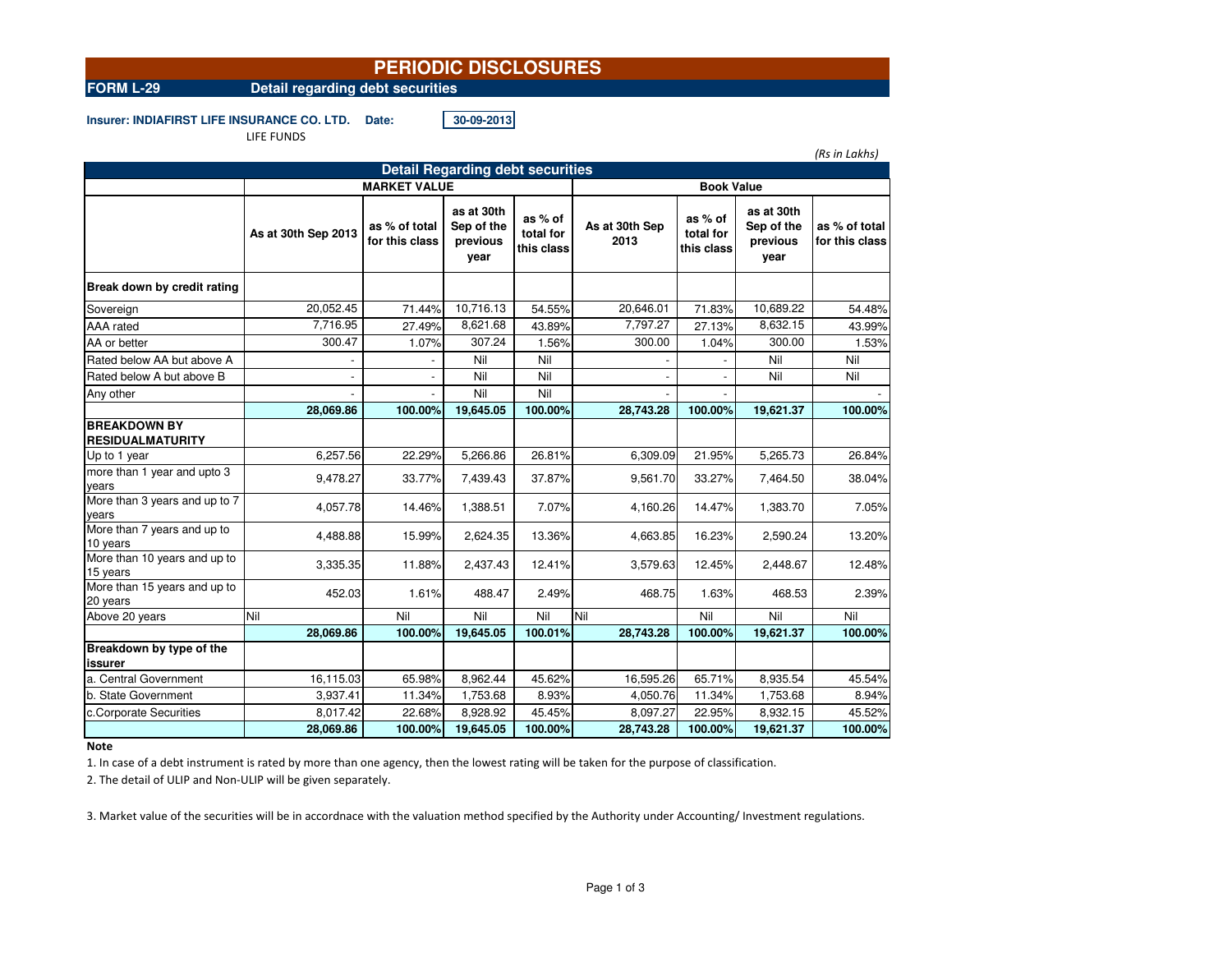## **PERIODIC DISCLOSURES**

**FORM L-29 Detail regarding debt securities**

**Insurer: INDIAFIRST LIFE INSURANCE CO. LTD. Date: 30-09-2013**

PGA FUNDS

*(Rs in Lakhs)*

| <b>Detail Regarding debt securities</b>        |                     |                                 |                                              |                                    |                        |                                    |                                              |                                 |  |
|------------------------------------------------|---------------------|---------------------------------|----------------------------------------------|------------------------------------|------------------------|------------------------------------|----------------------------------------------|---------------------------------|--|
|                                                | <b>MARKET VALUE</b> |                                 |                                              |                                    | <b>Book Value</b>      |                                    |                                              |                                 |  |
|                                                | As at 30th Sep 2013 | as % of total<br>for this class | as at 30th<br>Sep of the<br>previous<br>year | as % of<br>total for<br>this class | As at 30th Sep<br>2013 | as % of<br>total for<br>this class | as at 30th<br>Sep of the<br>previous<br>year | as % of total<br>for this class |  |
| Break down by credit rating                    |                     |                                 |                                              |                                    |                        |                                    |                                              |                                 |  |
| Sovereign                                      | 93,560.92           | 50.97%                          | 28354.2732                                   | 53.90%                             | 99,716.95              | 51.77%                             | 27854.5981                                   | 54.08%                          |  |
| AAA rated                                      | 72,621.24           | 39.56%                          | 18144.6662                                   | 34.49%                             | 74,967.33              | 38.92%                             | 17785.39626                                  | 34.53%                          |  |
| AA or better                                   | 17,393.67           | 9.47%                           | 6104.467                                     | 11.60%                             | 17,921.78              | 9.30%                              | 5868.841343                                  | 11.39%                          |  |
| Rated below AA but above A                     |                     |                                 |                                              |                                    |                        |                                    |                                              |                                 |  |
| Rated below A but above B                      |                     |                                 |                                              |                                    |                        |                                    |                                              |                                 |  |
| Any other                                      |                     |                                 |                                              |                                    |                        |                                    |                                              |                                 |  |
|                                                | 183,575.83          | 100.00%                         | 52,603.41                                    | 99.99%                             | 192,606.06             | 100.00%                            | 51,508.84                                    | 100.00%                         |  |
| <b>BREAKDOWN BY</b><br><b>RESIDUALMATURITY</b> |                     |                                 |                                              |                                    |                        |                                    |                                              |                                 |  |
| Up to 1 year                                   | 2,117.71            | 1.15%                           | 1336.66215                                   | 2.54%                              | 2,119.87               | 1.10%                              | 1322.941986                                  | 2.57%                           |  |
| more than 1 year and upto 3<br>years           | 20,237.58           | 11.02%                          | 12746.6901                                   | 24.23%                             | 20,175.20              | 10.47%                             | 12548.93068                                  | 24.36%                          |  |
| More than 3 years and up to 7<br>years         | 46,426.35           | 25.29%                          | 8773.10887                                   | 16.68%                             | 47.524.48              | 24.67%                             | 8594.930746                                  | 16.69%                          |  |
| More than 7 years and up to<br>10 years        | 79,464.34           | 43.29%                          | 17242.7452                                   | 32.78%                             | 84,227.77              | 43.73%                             | 16957.00285                                  | 32.92%                          |  |
| More than 10 years and up to<br>15 years       | 25,362.55           | 13.82%                          | 5236.85                                      | 9.96%                              | 27,559.83              | 14.31%                             | 5073.778837                                  | 9.85%                           |  |
| More than 15 years and up to<br>20 years       | 9,967.30            | 5.43%                           | 7267.35                                      | 13.82%                             | 10,998.92              | 5.71%                              | 7011.250605                                  | 13.61%                          |  |
| Above 20 years                                 | Nil                 | Nil                             | Nil                                          | Nil                                | Nil                    | Nil                                | Nil                                          | Nil                             |  |
|                                                | 183,575.83          | 100.00%                         | 52,603.41                                    | 100.01%                            | 192,606.06             | 100.00%                            | 51,508.84                                    | 100.00%                         |  |
| Breakdown by type of the<br>issurer            |                     |                                 |                                              |                                    |                        |                                    |                                              |                                 |  |
| a. Central Government                          | 57,156.70           | 31.14%                          | 18,206.71                                    | 34.61%                             | 60,892.41              | 31.62%                             | 17,707.03                                    | 34.38%                          |  |
| b. State Government                            | 36,404.23           | 19.83%                          | 10,147.57                                    | 19.29%                             | 38,824.54              | 20.16%                             | 10,147.57                                    | 19.70%                          |  |
| c.Corporate Securities                         | 90,014.90           | 49.03%                          | 24,249.13                                    | 46.10%                             | 92,889.11              | 48.23%                             | 23,654.24                                    | 45.92%                          |  |
|                                                | 183,575.83          | 100.00%                         | 52,603.41                                    | 100.00%                            | 192,606.06             | 100.00%                            | 51,508.84                                    | 100.00%                         |  |

## **Note**

1. In case of a debt instrument is rated by more than one agency, then the lowest rating will be taken for the purpose of classification.

2. The detail of ULIP and Non-ULIP will be given separately.

3. Market value of the securities will be in accordnace with the valuation method specified by the Authority under Accounting/ Investment regulations.